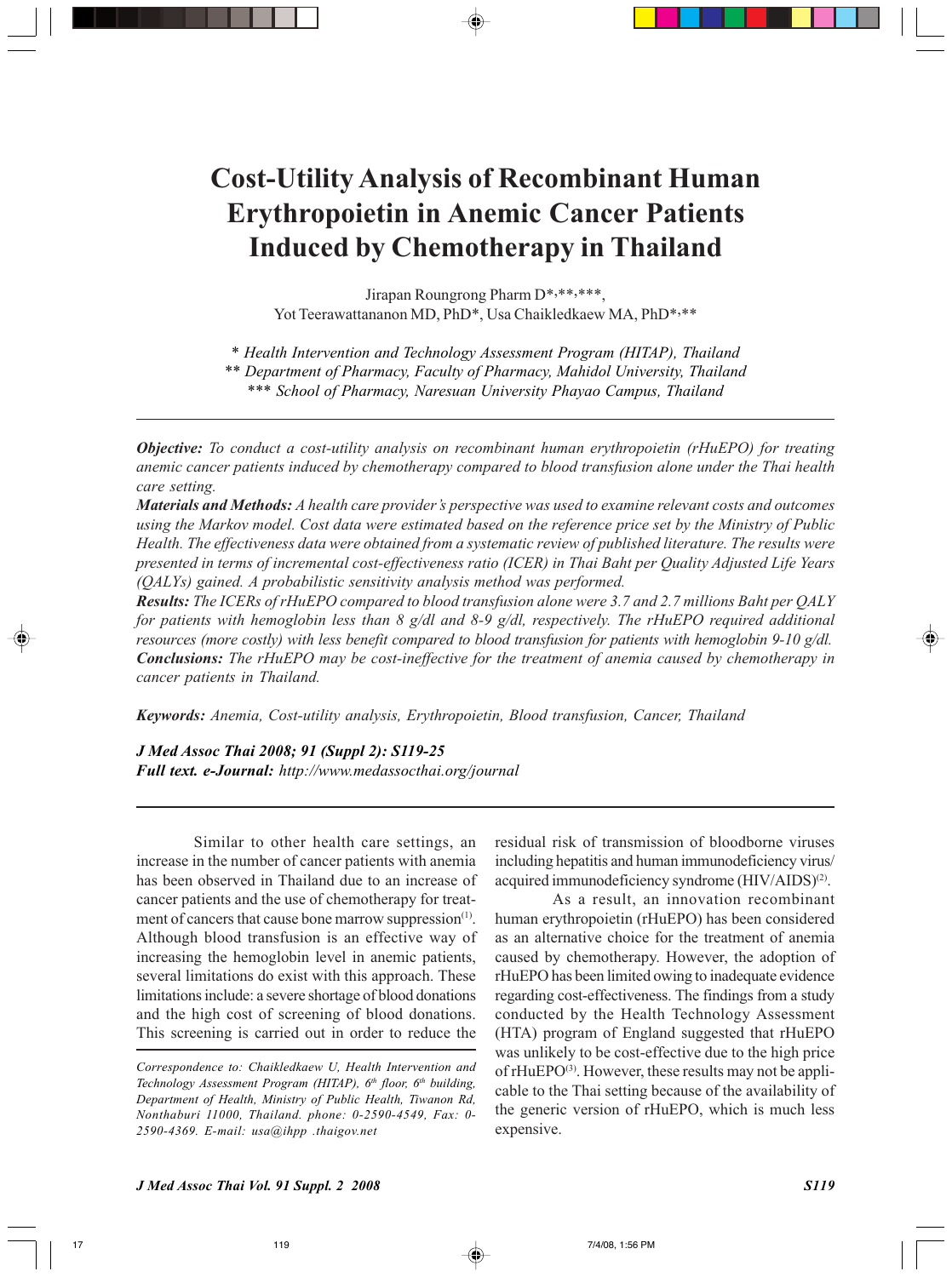At present, cost-effectiveness evidence of rHuEPO for the treatment of anemia caused by chemotherapy is not available in Thailand. A primary objective of this study is to assess the value for money of rHuEPO for the treatment of anemia caused by chemotherapy among cancer patients compared to blood transfusion alone in Thailand*.* Although rHuEPO has been included in the National List of Essential Drugs (NLED) for the treatment of anemia caused by endstage renal disease, it is not included for anemia caused by chemotherapy in cancer patients. The results obtained from this study will be used as an information source for making a decision on whether to include rHuEPO in the NLED for the treatment of anemia due to chemotherapy among cancer patients.

#### **Material and Method**

A Markov model was constructed to estimate relevant costs and consequences of rHuEPO treatment compared with blood transfusion alone. The study adopted a health care provider perspective. The results were presented in terms of incremental cost, incremental Quality Adjusted Life Years (QALYs) gained and incremental cost-effectiveness ratio (ICER) in Baht per QALY.

## *Analyses and model assumption*

A schematic diagram of the Markov model is shown in Fig. 1. The model was modified based on the model developed by Wilson *et al*<sup>(3)</sup> in order to incorporate treatment guidelines for anemia caused by chemotherapy. These guidelines have been recommended by the Food and Drug Administration of the United State (USFDA)<sup>(4)</sup>, Rodgers *et al*<sup>(5)</sup>, and the National Health Services of the Northern and Yorkshire<sup>(6)</sup>. Health states are denoted in the solid line ovals. Six mutually exclusive health states were defined by hemoglobin levels (including death) in the rHuEPO arm and five health states in the blood transfusion arm. An arrow indicates the probability of moving from one state to another. It is determined by transitional probabilistic parameters.

A fixed 4-week cycle length was assigned. The time horizon of the analysis was 7 months, in which the patients received chemotherapy for one week in each six consecutive month period. It was also recommended to continue the treatment for a month following the end of chemotherapy. Costs and QALYs gained were calculated as patients went through the model. Patients were characterized by their hemoglobin level in order to determine which health state to enter. A full dose (150 IU/kg three times weekly) and a half dose of rHuEPO were given when the hemoglobin level was less than 10 g/dl and 10-11 g/dl, respectively. The target result was that the patient's hemoglobin level reached 12 g/dl.

The response to rHuEPO was defined as a 2 g/dl increase in hemoglobin level meaning that patients would move up two states. No response in the first cycle was allowed, which implied no response within the first 4 weeks after treatment**.** It was assumed that once a patient responded to rHuEPO, he/she would continue to respond to rHuEPO until the treatment was stopped**.** The response to rHuEPO treatment was assumed to be independent of their hemoglobin level and dose escalation was not considered in this model. Non-response was defined as there being no increase in the hemoglobin level within three cycles (12 weeks), after which patients were treated with blood transfusion and they had to follow the same pathways as those in the blood transfusion arm. Some patients might die anytime at the end of each cycle.



**Fig. 1** Schematic diagram of the Markov model

*S120 J Med Assoc Thai Vol. 91 Suppl. 2 2008*

17 **17** 120 **120 120 120 120 120 120 120 120 120 120 120 120 120 120 120 120 120 120 120 120 120 120 120 120 120 120 120 120 120 120 120 120 120 120 120**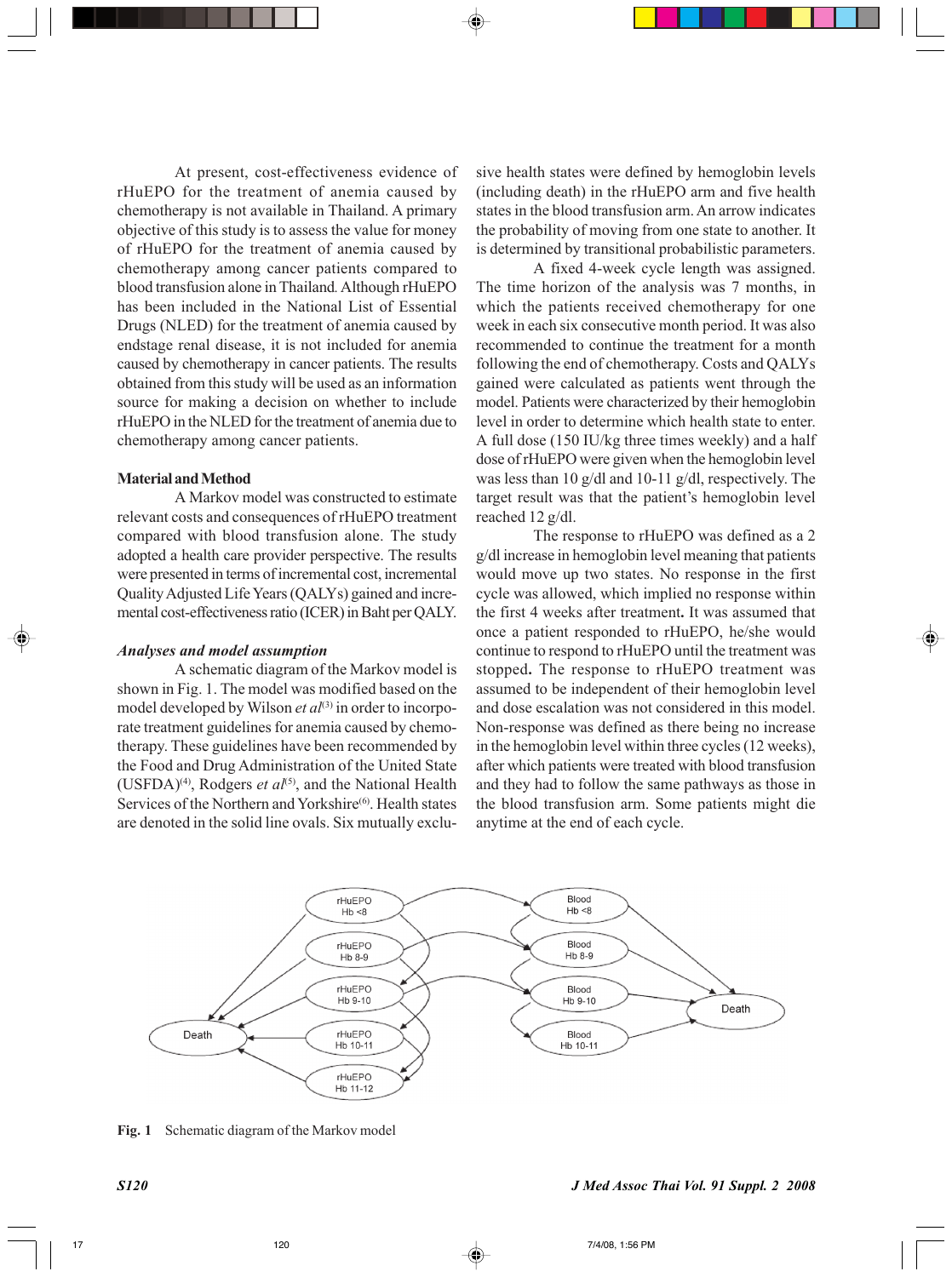Patients started to receive blood transfusions when their hemoglobin level fell below 10 g/dl. A response was defined as a 1 g/dl increase in a given hemoglobin level. A response was assumed immediately at the end of the cycle but lasting for only one cycle. If the patient was not given a blood transfusion in the following cycle, the patient's hemoglobin level dropped down to the previous level. If another transfusion was given, the patient stayed in that state. Some patients might die anytime at the end of each cycle.

## *Input parameters*

Although the systematic reviews of literature published in several databases, namely Medline, the National Coordinating Centre for Health Technology Assessment (NCCHTA) and the Cochrane library, were carried out, all transitional probabilities and utility parameters used in this study were obtained mainly from a report made by Wilson *et al*<sup>(3)</sup>. This report was the most up-to-date and comprehensive study that provided information from a systematic search of both clinical and cost-effectiveness measures. It was found that there was no relationship between the use of rHuEPO and the increase/decrease in a patient's

mortality. All input parameters are shown in Table 1. The probabilities of patients achieving a hemoglobin response in rHuEPO and blood transfusion groups were  $0.53$  (0.40-0.55) and 1.00, respectively<sup>(3)</sup>. The probability of dying in each cycle for both the rHuEPO and blood transfusion groups was  $0.49 (0.010 - 0.095)^{(3)}$ .

The utility scores were obtained from a submission of cost effectiveness data of Neo-RecormonÆ (epoetin beta)(3) and epoetin alpha by the Roche and Ortho Biotec Company, respectively $(3)$ . The time trade off (TTO) technique was used to elicit the patient preference on different hemoglobin levels. A higher level of hemoglobin resulted in a higher utility value. The lowest utility value was 0.474 for patients with hemoglobin less than 8 g/dl, and for patients with hemoglobin 8-9 g/dl, the utility value was 0.589. For patients with hemoglobin 9-10 and 10-11 g/dl, the utility were 0.623 and 0.737, respectively. The highest utility value was 0.765 for patients with a hemoglobin level of 11-12 g/dl.

It was assumed that thromboembolic events, which might occur among patients with a high-dose rHuEPO, were not included in the model because rHuEPO was recommended at a lower dose. The target

**Table 1.** Mean and standard error (SE) of effectiveness input parameters

| Parameter                                                    | Mean   | <b>SE</b> | Parameter<br>distribution | Data<br>source |
|--------------------------------------------------------------|--------|-----------|---------------------------|----------------|
| Transitional probabilities                                   |        |           |                           |                |
| Monthly probability of dying                                 | 0.49   | 0.02      | <b>B</b> eta              | 3              |
| Monthly probability of response to rHuEPO in the first cycle | 0.00   |           | <b>B</b> eta              | 3              |
| Monthly probability of response to rHuEPO in next cycle      | 0.53   | 0.04      | <b>B</b> eta              | 3              |
| Monthly probability of response to blood                     | 1.00   |           | <b>B</b> eta              | 3              |
| Utility parameter                                            |        |           |                           |                |
| Utility of patient with hemoglobin less than 8 g/dl          | 0.474  | 0.007     | <b>B</b> eta              | 3              |
| Utility of patient with hemoglobin between 8-9 g/dl          | 0.589  | 0.026     | <b>B</b> eta              | 3              |
| Utility of patient with hemoglobin between 9-10 g/dl         | 0.623  | 0.008     | <b>B</b> eta              | 3              |
| Utility of patient with hemoglobin between 10-11g/dl         | 0.737  | 0.045     | <b>B</b> eta              | 3              |
| Utility of patient with hemoglobin between $11-12$ g/dl      | 0.765  | 0.016     | <b>B</b> eta              | 3              |
| Cost in blood arm                                            |        |           |                           |                |
| Monthly cost of Pack Red Cell (PRC) screened by NAT          | 797    | 797       | Gamma                     | 9              |
| Monthly cost of cross-match testing by gel test              | 153    | 153       | Gamma                     | 9              |
| Monthly cost of blood administration                         | 716    | 716       | Gamma                     | 9              |
| Monthly cost of laboratory monitoring                        | 100    | 100       | Gamma                     | **             |
| Cost in rHuEPO arm                                           |        |           |                           |                |
| Monthly cost of rHuEPO alfa based on patient 70 kg           | 38,891 | 11,565    | Gamma                     | 9              |
| Monthly cost of rHuEPO administration                        | 100    | 100       | Gamma                     | Assumed        |
| Monthly cost of laboratory monitoring                        | 100    | 100       | Gamma                     | **             |

\* Reference price of multiple brands, Ministry of public health, Thailand 2007

\*\* Assumed to be equal in both arms

*J Med Assoc Thai Vol. 91 Suppl. 2 2008 S121*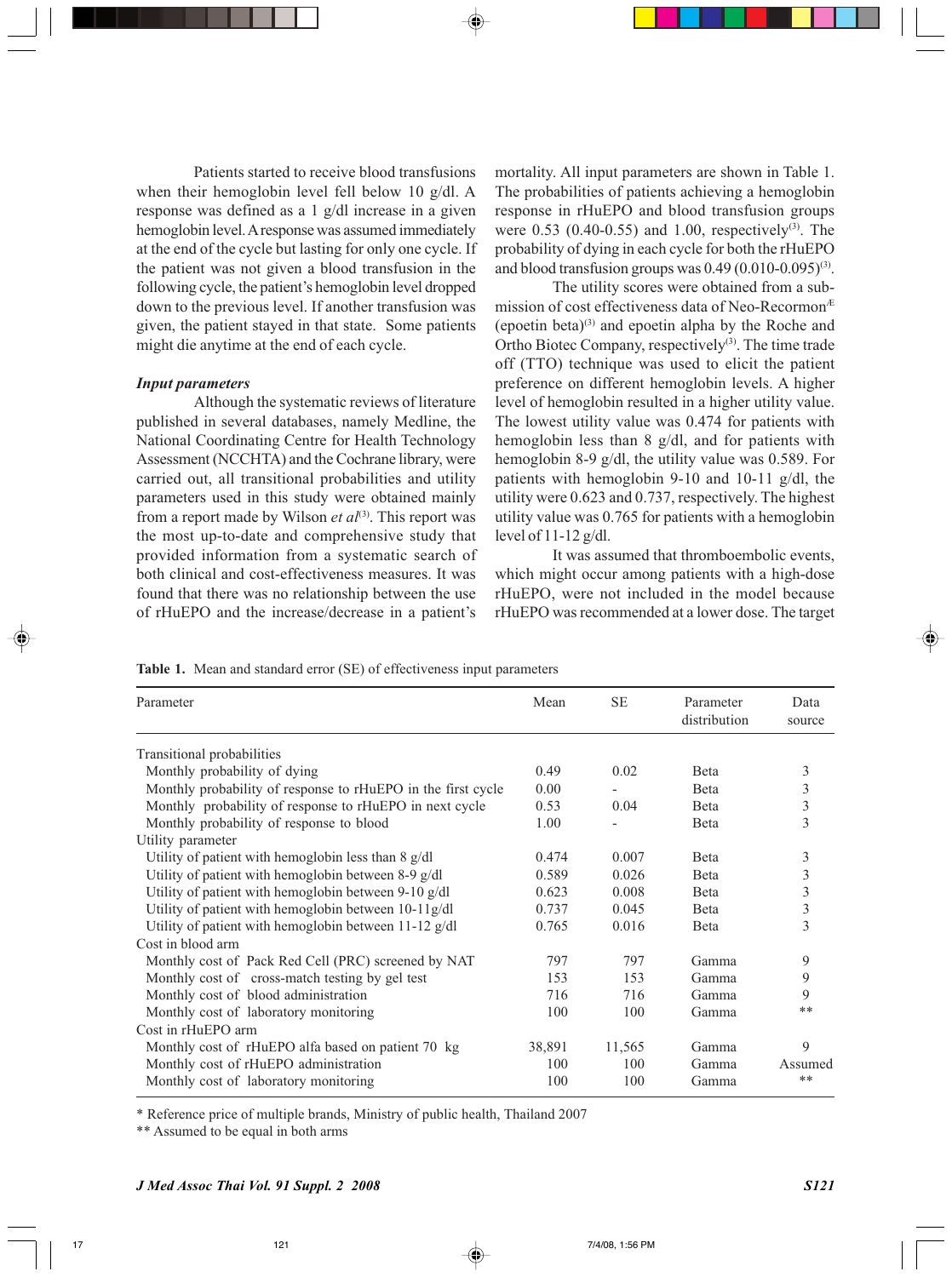for the hemoglobin level was set at 12 g/dl, which would make patients safe from complications<sup>(4)</sup>. Likewise, the probability of patients being infected with blood borne diseases such as hepatitis B, hepatitis C and HIV/AIDS was not included in the model because the blood products used were assumed to have been screened for blood borne diseases by nucleic amplification testing (NAT). This is very effective in detecting blood borne organisms $(7)$ . In addition, the incubation periods of such infections were much longer than the average life expectancy of the cancer patients. This meant that they would die long before the complications of blood borne infections appeared.

The relevant direct medical care costs were considered using the reference prices from the Ministry of Public Health in the year 2007 and the Civil Servant Medical Benefit Scheme (CSMBS) in the year 2006. The medical costs included the costs of drugs, labor and materials. All costs were converted and reported in 2007 Thai Baht using the consumer price index (CPI). Discounting was not performed since the time horizon was shorter than one year. For international comparison, costs could be converted into international dollars using purchasing power parity (PPP) (US\$ exchange rate at  $1US\$  (2007) = 12.615 Thai Baht<sup>(8)</sup>). This was not shown in the report.

## *Uncertainty analysis*

A probabilistic sensitivity analysis was performed using a second order Monte Carlo simulation. It was carried out using Microsoft Office Excel 2003 (Microsoft Corp., Redmond, WA). All input parameters were assigned probability distributions according to their attribute to reflect the feasible range of values that each input parameter could attain. Beta-distribution was the choice of distribution for probability and utility parameters, which were bounded zero-one, Gamma-distribution, which ensures positive values, was modeled

for all rates and unit cost parameters. The simulation drew one value from each distribution simultaneously and calculated cost and effectiveness pairs. This process was repeated 1,000 times to provide a range of possible values given the specified probability distribution. The results were expressed as average value of all costs, QALYs and ICER in the Results section<sup>(9)</sup>.

### **Results**

The total costs and QALYs gained from each treatment options, and the incremental costs per QALY gained from providing rHuEPO in comparison to blood transfusion alone, are shown in Table 2. The costs of providing blood transfusions alone were fixed at every hemoglobin levels (each patient needs one unit of blood transfusion for each cycle regardless of their hemoglobin level) while the lower the hemoglobin levels the higher the costs of rHuEPO. As a result, for patients with hemoglobin less than 8 g/dl, 8-9 g/dl and 9-10 g/dl, the incremental costs of providing rHuEPO compared to blood transfusion alone were 116,503, 101,187 and 85,707 Baht, respectively. The incremental QALYs gained for patients with a hemoglobin levels less than 8 g/dl, 8-9 g/dl and 9-10 g/dl were 0.03, 0.04 and -0.01, respectively. The ICERs of rHuEPO were 3.7 and 2.7 millions Baht per QALY for the patients with hemoglobin lelvels less than 8 g/dl and 8-9 g/dl, respectively. Providing rHuEPO was less effective at a higher cost than blood transfusions alone for those patients with hemoglobin levels 9-10 g/dl.

## *Uncertainty analysis*

The results of the probabilistic sensitivity analysis are presented in terms of cost-effectiveness acceptability curves, and are shown in Fig. 2. If policy makers were willing to pay at 100,000 or 300,000 Baht per QALY gained, providing blood transfusions alone was appropriate at all hemoglobin levels. However, at

**Table 2.** Cost-effectiveness results obtained from the analysis (probabilistic results)

| Hemoglobin<br>(g/dl) | rHuEPO               |                                   | Blood transfusion    |                                   | Incremental<br>cost (Baht) | Incremental | <b>ICER</b><br>effectiveness (Baht/OALY) |
|----------------------|----------------------|-----------------------------------|----------------------|-----------------------------------|----------------------------|-------------|------------------------------------------|
|                      | Total cost<br>(Baht) | Total<br>effectiveness<br>(OALYs) | Total cost<br>(Baht) | Total<br>effectiveness<br>(OALYs) |                            | (OALYs)     |                                          |
| less than 8          | 127,937              | 0.31                              | 11,434               | 0.28                              | 116,503                    | 0.03        | 3,789,762                                |
| $8-9$                | 112.621              | 0.34                              | 11,434               | 0.30                              | 101,187                    | 0.04        | 2,746,506                                |
| $9-10$               | 97.141               | 0.34                              | 11.434               | 0.35                              | 85,707                     | $-0.01$     | dominant                                 |

*S122 J Med Assoc Thai Vol. 91 Suppl. 2 2008*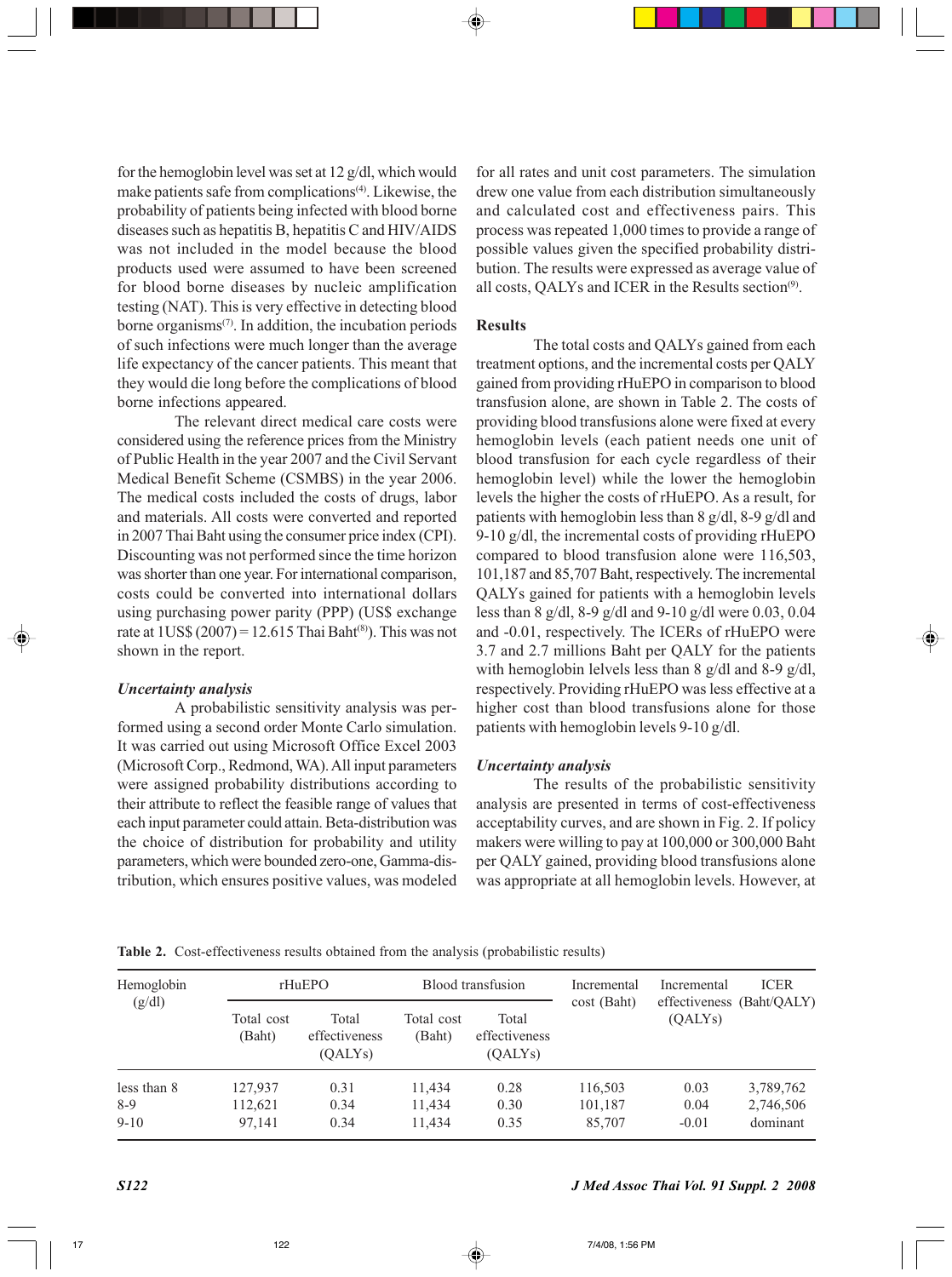

**Fig. 2** Cost-effectiveness acceptability curve

the ceiling ratio of 3 million Baht per QALY, providing rHuEPO for patients with a hemoglobin level less than 8 g/dl and 8-9 g/dl was an optimal choice. Providing rHuEPO for patients with hemoglobin 9-10 g/dl was cost-ineffective for every ceiling ratio ranging from 0 to 12 million Baht per QALY.

## **Discussion**

Based on the recommendations made by the Macroeconomics and Health Committee, it was suggested that technology is considered to be costeffective if its ICER is lower than three times that of the Gross Domestic Product (GDP) per capita<sup>(10)</sup>, This implies a ceiling threshold of 300,000 Baht per QALY in Thailand. The results of this study clearly indicated that rHuEPO is cost-ineffective for treating anemia caused by chemotherapy among cancer patients in Thailand regardless of their initial hemoglobin level. These findings were also in line with the findings from Wilson et al<sup>(3)</sup>. However, it is noteworthy that some economic evaluation studies that assumed a benefit of rHuEPO concerning the patient's mortality, suggested that rHuEPO was cost-effective $(3,11)$ . As a result, we recommend that a high quality of study or evidence synthesis on whether rHuEPO is beneficial to the patient's mortality should be conducted.

There were several reasons that could explain why rHuEPO appeared to be inferior to blood trans-

fusions for treatment of anemia among cancer patients. First, rHuEPO can be very effective in the treatment of anemia if the patients have depletion of serum erythropoietin such as patients with end-stage renal disease. Nevertheless, anemia in cancer is commonly caused by cytokines blunting erythropoietin response or chemotherapy inducing bone marrow suppression or both $(12)$ . The patients tend to have a normal or high blood level of erythropoietin<sup>(13)</sup>. As a result, cancer patients would gain less benefit from being treated by erythropoietin. Second, there was no linear relationship between hemoglobin levels and the increase of the patient utility<sup>(14)</sup>. For instance, the utility increases the most for a shift from hemoglobin levels less than 8 g/dl to 8-9 g/dl, while it increases the least for a move from hemoglobin level 10-11 g/dl to 11-12 g/dl. Thus, treating anemia for patients with relatively high hemoglobin levels yields a lower benefit than treating those with relatively low initial hemoglobin levels.

At present, the subcommittee for development of the NLED has decided not to include erythropoietin for the treatment of anemia among cancer patients from the NLED because it proved cost-ineffective and also the recent cancer treatment trials reported that a maximum dose of erythropoietin was associated with decreased survival, especially when rHuEPO was used to maintain hemoglobin at a level higher than 12 g/dl or 13  $g/dl^{(15)}$ . Furthermore, we hope that this study can be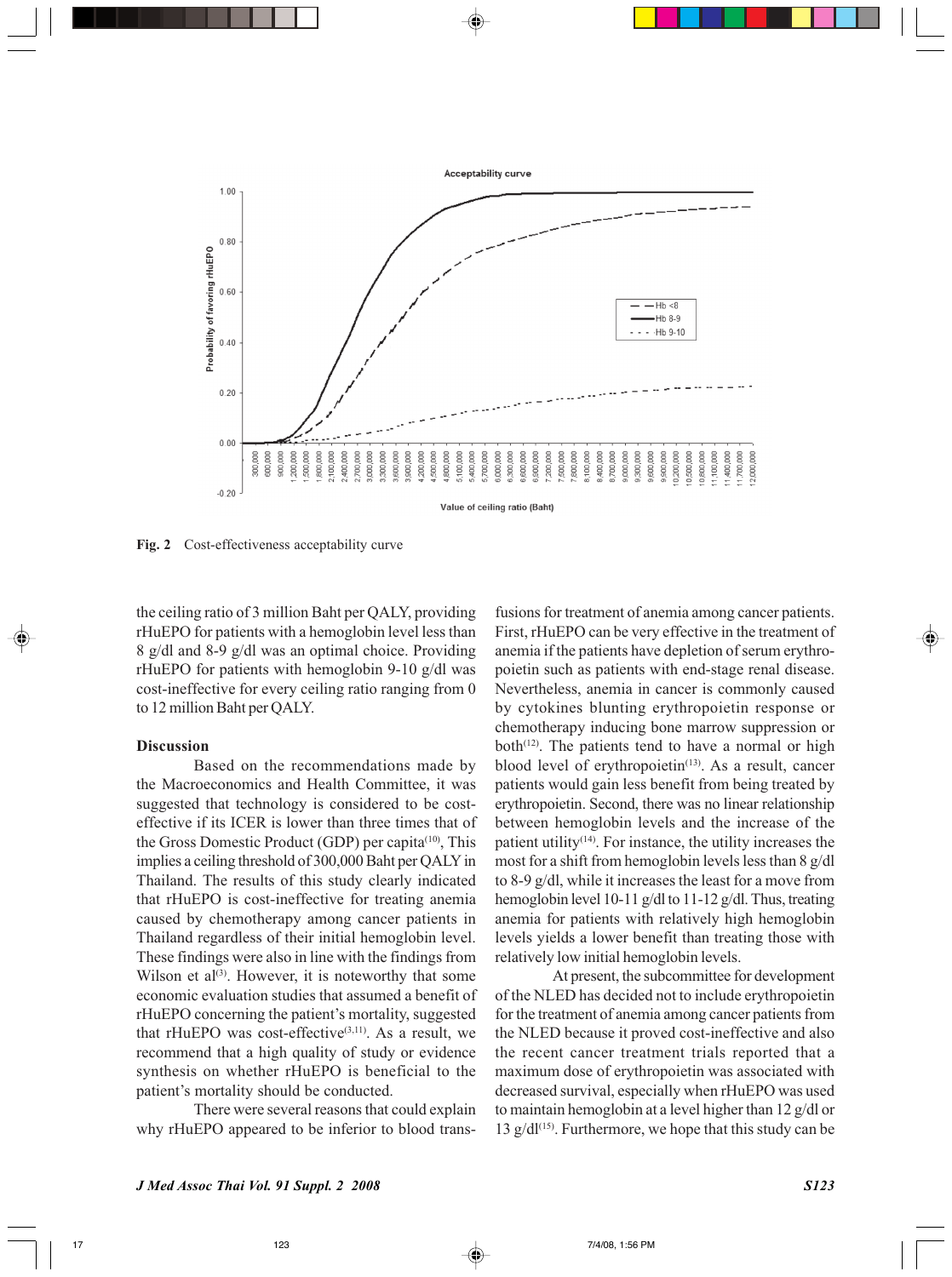used as an example for those interested in using economic evaluation as a tool for priority setting of health interventions and technology. Using such a tool in decision-making not only makes policy decisions transparent and evidence-based but also increases the use of health care resources more efficiently in the Thai health care setting where the scarcity of health care resources is increasingly causing concerned.

## **Acknowledgements**

The authors would especially like to acknowledge and thank the expert panel members who gave invaluable advice to develop the Markov model and other useful view points. The funding support for this research project was provided through the Health Intervention and Technology Assessment Program (HITAP) by the Thai Health Promotion Foundation, the National Health System Research Institute (HSRI) and the Bureau of Health Policy and Strategy, Ministry of Public Health.

### **References**

- 1. Attasara P. Hospital-based cancer registry 2005. Bangkok: National Cancer Institute, Department of Medical Services Ministry of Public Health Thailand; 2005.
- 2. Hall GD. Recombinant human erythropoietin in cancer-treatment related anaemia. London: A submission to the NICE technology appraisal process on behalf of the Royal College of Physicians, Royal College of Radiologists, the Association of Cancer Physicians and the Joint Collegiate Council for Oncology; 2004.
- 3. Wilson J, Yao G, Raftery J, Bohlius J, Brunskil S l, Sandercock J, et al. A systematic review and economic evaluation of epoetin alfa, epoetin beta and darbepoetin alfa in anaemia associated with cancer, especially that attributable to cancer treatment. Health Technology Assessment 2007; 11(13). Available from: http://www.hta.ac.uk/ fullmono/mon1113.pdf
- 4. Steinbrook R. Erythropoietin, the FDA, and oncology. N Engl J Med 2007; 356: 2448-51.
- 5. Rodgers G M, Cella D , Chanan-Khan A, Chesney C, Cleeland C, Coccia P F, et al. Cancer- and treat-

ment-related anemia. Practice guidelines in oncology 200.Available from: http://www.nccn.org/ professionals/physician\_gls/PDF/anemia.pdf.

- 6. NHS Northern and Yorkshire. The use of erythropoietin in the management of cancer related anaemia. London: Regional Drug and Therapeutics Centre; 2002.
- 7. Lertiendumrong J, Techakehakij W, Pongpirul K, Tangcharoensathien V, Srirattana S. Policy analysis of using nucleic amplification testing for screening blood donor in Thailand. Bangkok: International Health Policy Program; 2007.
- 8. International Monetary Fund. The world economic outlook database. Washington: International Monetary Fund; 2007.
- 9. Teerawattananon Y, Mugford M, Tangcharoensathien V. Economic evaluation of palliative management versus peritoneal dialysis and hemodialysis for end-stage renal disease: evidence for coverage decisions in Thailand. Value Health 2007; 10: 61-72.
- 10. The Commission on Macroeconomics and Health. Macroeconomics and health: investing in health for economic development. Geneva: World Health Organization; 2002.
- 11. Martin SC, Gagnon DD, Zhang L, Bokemeyer C, Van Marwijk Kooy M, van Hout B. Cost-utility analysis of survival with epoetin-alfa versus placebo in stage IV breast cancer. Pharmacoeconomics 2003; 21: 1153-69.
- 12. Dicato M. Anemia in cancer: some pathophysiological aspects. Oncologist 2003; 8(Suppl 1): 19-21.
- 13. Ozguroglu M, Arun B, DemiN G, Demirelli F, Mandel NM, Buyukunal E, et al. Serum erythropoietin level in anemic cancer patients. Med Oncol 2000; 17: 29-34.
- 14. Crawford J, Cella D, Cleeland CS, Cremieux PY, Demetri GD, Sarokhan BJ, et al. Relationship between changes in hemoglobin level and quality of life during chemotherapy in anemic cancer patients receiving epoetin alfa therapy. Cancer 2002; 95: 888-95.
- 15. Khuri FR. Weighing the hazards of erythropoiesis stimulation in patients with cancer. N Engl J Med 2007; 356: 2445-8.

*S124 J Med Assoc Thai Vol. 91 Suppl. 2 2008*

17 **17** 124 **124 124 1256 PM**